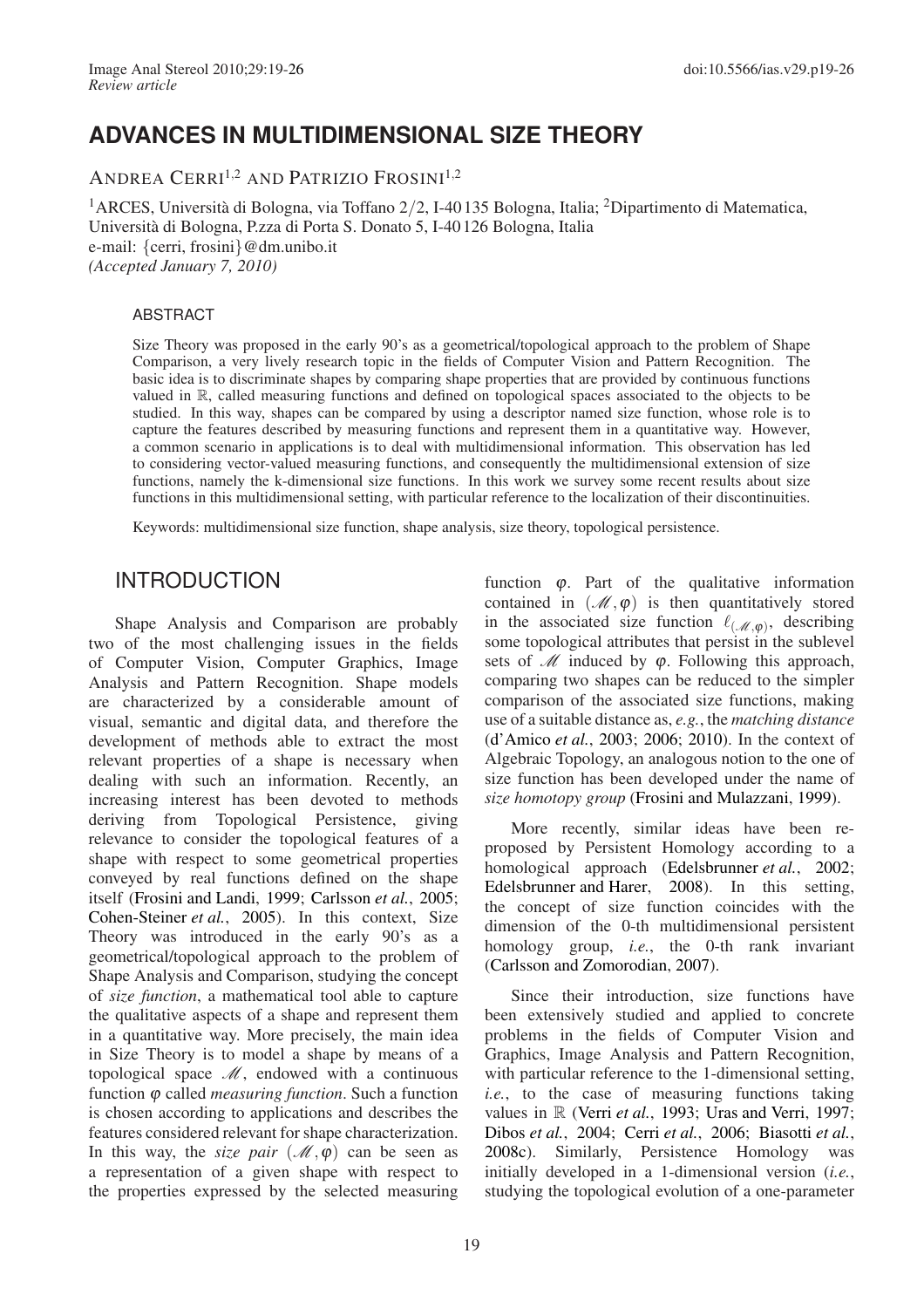increasing family of spaces), with applications in shape description [\(Carlsson](#page-7-2) *et al.*, [2005](#page-7-2)), hole detection in sensor network [\(de Silva and Ghrist](#page-7-16), [2007](#page-7-16)) and data simplification [\(Bubenik and Kim](#page-7-17), [2007](#page-7-17)).

However, a common scenario in applications is to deal with multidimensional information: This can be easily understood if we consider, *e.g.*, the representation of color in the RGB model. Other similar examples can be found in the context of computational biology, in medical environments, as well as in scientific simulations of natural phenomena. These observations had led to pay close attention to the study of Topological Persistence in a multidimensional setting [\(Frosini and Mulazzani](#page-7-7), [1999;](#page-7-7) [Biasotti](#page-7-18) *et al.*, [2007](#page-7-18); [Carlsson and Zomorodian](#page-7-10), [2007](#page-7-10); [Biasotti](#page-7-19) *et al.*, [2008a;](#page-7-19) [Edelsbrunner and Harer,](#page-7-9) [2008;](#page-7-9) [Ghrist](#page-7-20), [2008](#page-7-20); [Carlsson](#page-7-21), [2009\)](#page-7-21). Referring to Size Theory, the term *multidimensional* is related to considering vectorvalued measuring functions, and consequently the multidimensional extension of size functions, namely the *k-dimensional size functions*.

In this paper we review some recent results concerning the theory of size functions associated to measuring functions taking values in R *k* [\(Biasotti](#page-7-18) *et al.*, [2007;](#page-7-18) [2008a](#page-7-19)), with particular reference to the study of their structure and to the localization of their discontinuities [\(Cerri and Frosini](#page-7-22), [2008\)](#page-7-22). Indeed, this last research line is a necessary step toward the development of efficient algorithms for the computation of multidimensional size functions and their application to concrete problems.

## MULTIDIMENSIONAL SIZE THEORY

In this section we introduce the basic definitions and results about size functions, confining ourselves to those we consider relevant to the survey purposes of this paper. For further details about Size Theory, the reader is referred to [Frosini and Mulazzani](#page-7-7) [\(1999](#page-7-7)); [Biasotti](#page-7-18) *et al.* [\(2007](#page-7-18); [2008a](#page-7-19)[;b](#page-7-23)).

The main idea underlying the notion of (*k*dimensional) size function is to study a given shape by performing a topological exploration of a suitable topological space  $M$ , with respect to some geometric properties provided by an  $\mathbb{R}^k$ -valued continuous function  $\vec{\varphi} = (\varphi_1, \ldots, \varphi_k)$  defined on  $\mathcal{M}$ . Under these assumptions, the *size function*  $\ell_{(\mathcal{M}, \vec{\phi})}$  is then a stable and compact descriptor of the topological changes occurring in the lower level sets  $\{P \in \mathcal{M} : \varphi_i(P) \leq$  $t_i, i = 1, \ldots, k$  as  $\vec{t} = (t_1, \ldots, t_k)$  varies in  $\mathbb{R}^k$ .

In the classical formulation of Size Theory,  $\mathcal M$ is required to be a non-empty, compact and locally

connected Hausdorff space, and  $\vec{\varphi}$  :  $\mathcal{M} \to \mathbb{R}^k$  is a continuous function. However, since some of the results we are going to present imply differential considerations, for the sake of simplicity we prefer *here* to restrict our hypothesis, by assuming that  $\mathcal M$ is a closed *C* <sup>1</sup> Riemannian manifold, endowed with a *C*<sup>1</sup> function  $\vec{\varphi} = (\varphi_1, \dots, \varphi_k) : \mathcal{M} \to \mathbb{R}^k$ .

In the context of Size Theory, any pair  $(\mathcal{M}, \vec{\varphi})$ , with *M* and  $\vec{\varphi} = (\varphi_1, \dots, \varphi_k) : \mathcal{M} \to \mathbb{R}^k$  satisfying the previous assumptions, is called a *size pair*. The function  $\vec{\varphi}$  is said to be a *k*-dimensional measuring *function*. We define the following relations  $\preceq$  and  $\prec$  in ℝ<sup>*k*</sup>: for  $\vec{x} = (x_1, ..., x_k)$  and  $\vec{y} = (y_1, ..., y_k)$ , we shall write  $\vec{x} \preceq \vec{y}$  (resp.  $\vec{x} \prec \vec{y}$ ) if and only if  $x_i \leq y_i$  (resp.  $x_i < y_i$ ) for every index  $i = 1, \ldots, k$ . Moreover,  $\mathbb{R}^k$  will be endowed with the usual maxnorm:  $||(x_1, x_2,...,x_k)||_{∞} = max_{1 ≤ i ≤ k} |x_i|$ . Now we are ready to introduce the concept of size function for a size pair  $({\mathcal{M}}, \vec{\varphi})$ . The open set  $\{(\vec{x}, \vec{y}) \in \mathbb{R}^k \times \mathbb{R}^k :$  $\vec{x} \prec \vec{y}$  will be denoted by  $\Delta^+$ . For every *k*-tuple  $\vec{x} =$  $(x_1,...,x_k) \in \mathbb{R}^k$ , we shall define the set  $\mathscr{M}\langle \vec{\phi} \preceq \vec{x} \rangle$  as  ${P \in \mathcal{M} : \varphi_i(P) \leq x_i, i = 1, ..., k}.$ 

<span id="page-1-0"></span>**Definition 1.1.** We call the *(k-dimensional) size function* associated with the size pair  $(\mathcal{M}, \vec{\varphi})$  the function  $\ell_{(\mathcal{M}, \vec{\phi})} : \Delta^+ \to \mathbb{N}$ , defined by setting  $\ell_{(\mathcal{M},\vec{\phi})}(\vec{x},\vec{y})$  equal to the number of connected components in the set  $\mathcal{M}\langle \vec{\phi} \preceq \vec{y} \rangle$  containing at least one point of  $\mathcal{M}\langle \vec{\phi} \preceq \vec{x} \rangle$ .

*Remark* 1.2*.* The concept of size function is strongly related to the ones of persistent homology group and rank invariant [\(Edelsbrunner](#page-7-8) *et al.*, [2002](#page-7-8); [Carlsson and Zomorodian](#page-7-10), [2007](#page-7-10)). More precisely, the (multidimensional) size function  $\ell_{(\mathcal{M}, \vec{\phi})}$  coincides with the 0-th rank invariant associated with the (multi)filtration induced on  $\mathcal{M}$  by  $\vec{\varphi}$ . For a formal definition of rank invariant the reader is referred to [Carlsson and Zomorodian](#page-7-10) [\(2007](#page-7-10)).

In what follows, the case of measuring functions taking value in  $\mathbb{R}^k$  will be addressed by using the term "*k*-dimensional".

<span id="page-1-1"></span>**Example 1.3** (*The particular case*  $k = 1$ ). Close attention should be paid to the particular framework of measuring functions taking values in R, *i.e.*, to the 1-dimensional case. Indeed, Size Theory has been widely developed in this setting [\(Biasotti](#page-7-23) *et al.*, [2008b\)](#page-7-23), proving that each 1-dimensional size function admits a compact representation as a formal series of points and lines of  $\mathbb{R}^2$  [\(Frosini and Landi,](#page-7-24) [2001\)](#page-7-24). As a consequence of this peculiar structure, a suitable *matching distance* between 1-dimensional size functions can be easily introduced, showing the stability of these descriptors with respect to such a distance [\(d'Amico](#page-7-4) *et al.*, [2003;](#page-7-4) [2010\)](#page-7-6). All these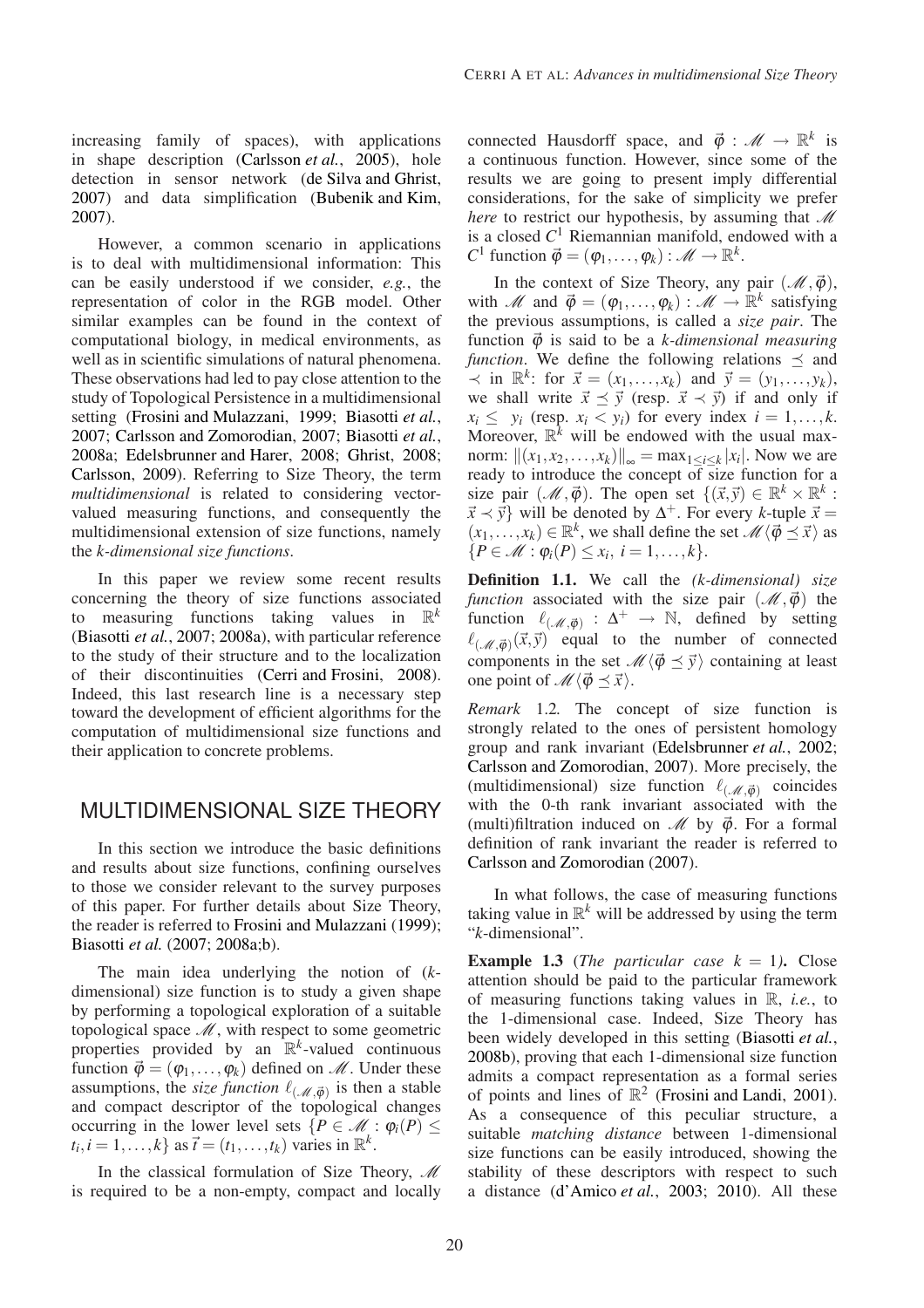properties make the concept of 1-dimensional size function central in the approach to the *k*-dimensional case proposed in [Biasotti](#page-7-19) *et al.* [\(2008a\)](#page-7-19).

According to the notations used in the literature about the case  $k = 1$ , the symbols  $\vec{\varphi}$ ,  $\vec{x}$ ,  $\vec{y}$  will be replaced respectively by  $\varphi$ , *x*, *y*.

When referring to a (1-dimensional) measuring function  $\varphi : \mathcal{M} \to \mathbb{R}$ , the size function  $\ell_{(\mathcal{M},\varphi)}$ associated with  $(\mathcal{M}, \varphi)$  contains information about the pairs  $(M \langle \varphi \leq x \rangle, \mathcal{M} \langle \varphi \leq y \rangle)$ , where  $\mathcal{M} \langle \varphi \leq t \rangle$ is defined by setting  $\mathcal{M}\langle \varphi \leq t \rangle = \{P \in \mathcal{M} : \varphi(P) \leq t\}$ for  $t \in \mathbb{R}$ .

Before going on, we observe that for  $k = 1$ , the domain  $\Delta^+$  of a size function reduces to be the open subset of the real plane given by  $\{(x, y) \in \mathbb{R}^2 : x < y\}.$ 

Fig. [1](#page-2-0) shows an example of a size pair  $(\mathcal{M}, \varphi)$ together with the size function  $\ell_{(\mathcal{M},\varphi)}$ . On the left (Fig. [1](#page-2-0)(*a*)) the considered size pair ( $\mathcal{M}, \varphi$ ) can be found, where  $M$  is the curve drawn by a solid line, and  $\varphi$  is the ordinate function. On the right (Fig. [1](#page-2-0)(*b*)) the associated 1-dimensional size function  $\ell_{(\mathcal{M},\varphi)}$  is depicted.



<span id="page-2-0"></span>Fig. 1. (*a*) *The topological space* M *and the measuring function* ϕ*.* (*b*) *The associated size function*  $\ell_{(\mathscr{M},\bm{\varphi})}.$ 

As can be seen, the domain  $\Delta^+ = \{(x, y) \in \mathbb{R}^2 :$  $x < y$  is divided into regions by solid lines. These lines represent the discontinuities of  $\ell_{(\mathcal{M},\varphi)}$ , which are located by the following theorem:

<span id="page-2-2"></span>**Theorem 1.4.** Let  $\mathcal{M}$  be a closed  $C^1$  Riemannian *manifold, and let*  $\varphi : \mathcal{M} \to \mathbb{R}$  *be a*  $C^1$  *measuring function. If*  $(\bar{x}, \bar{y})$  *is a discontinuity point for*  $\ell_{(\mathcal{M}, \varphi)}$ *, then either*  $\bar{x}$  *or*  $\bar{y}$  *or both are critical values for*  $\varphi$ *.* 

Each region of  $\Delta^+$  is labeled by a number, coinciding with the constant value that  $\ell_{(\mathcal{M},\varphi)}$  takes in the interior of that region. For example, let us compute the value of  $\ell_{(\mathcal{M},\varphi)}$  at the point  $(c,d)$ . By Definition [1.1](#page-1-0) in the case  $k = 1$ , it is sufficient to count how many of the three connected components in the sublevel  $\mathcal{M}\langle \varphi \leq d \rangle$  contain at least one point of  $\mathcal{M}\langle \varphi \leq c \rangle$ . It can be easily checked that  $\ell_{(\mathcal{M},\varphi)}(c,d) = 2$ .

Due to their typical structure, it has been proved that the information conveyed by a 1-dimensional size function can be combinatorially stored in a formal series of points and lines [\(Frosini and Landi](#page-7-24), [2001\)](#page-7-24). Roughly speaking, this can be done by observing that each 1-dimensional size function is representable by means of a linear combination (with natural numbers as coefficients) of characteristic functions associated to triangles, possibly unbounded, lying on the domain  $\Delta^+$ . Indeed, the bounded triangles are of the form  $\{(x,y) \in \Delta^+ : \alpha \leq x < y < \beta\}$ , while the unbounded ones are of the form  $\{(x,y) \in \Delta^+ : \eta \leq x < y\}.$ Hence, a simple and compact representation can be provided if one considers the formal series obtained by associating a triangular set given by  $\{(x, y) \in \Delta^+ :$  $\alpha \leq x < y < \beta$  to the point  $(\alpha, \beta)$ , and a triangular set given by  $\{(x, y) \in \Delta^+ : \eta \le x < y\}$  to the point at infinity  $(\eta, +\infty)$ . The points of a formal series having finite coordinates are called *proper cornerpoints*, while the ones with a coordinate at infinity are named *cornerpoints at infinity* or *cornerlines*. For example, the size function  $\ell_{(\mathcal{M},\varphi)}$  shown in Fig. [1](#page-2-0)(*b*) admits the representation by formal series given by  $r + p_1 + p_2 +$  $p_3 + p_4$ , where *r* is the only cornerpoint at infinity, with coordinates  $(0, +\infty)$ .

According to the 1-dimensional setting, the problem of comparing two size pairs can be easily translated into the simpler one of comparing sets of points, via the representation by formal series of the associated 1-dimensional size functions. In [d'Amico](#page-7-4) *et al.* [\(2003;](#page-7-4) [2010](#page-7-6)), the *matching distance d*match has proven to be a suitable distance between these descriptors. In plain words, the matching distance  $d_{\text{match}}$  measures the cost of moving the points of a formal series onto the points of another one, with respect to the max-norm. An application of  $d_{match}$  is shown in Fig.  $2(c)$  $2(c)$ .



<span id="page-2-1"></span>Fig. 2. (*a*) *The size function corresponding to the formal series*  $r + p + q$ *. (b) The size function corresponding to the formal series*  $r' + p'$ *.* (*c*) The *matching between the two formal series, realizing the matching distance between the two size functions.*

As can be seen in Fig. [2,](#page-2-1) different 1-dimensional size functions may in general have a different number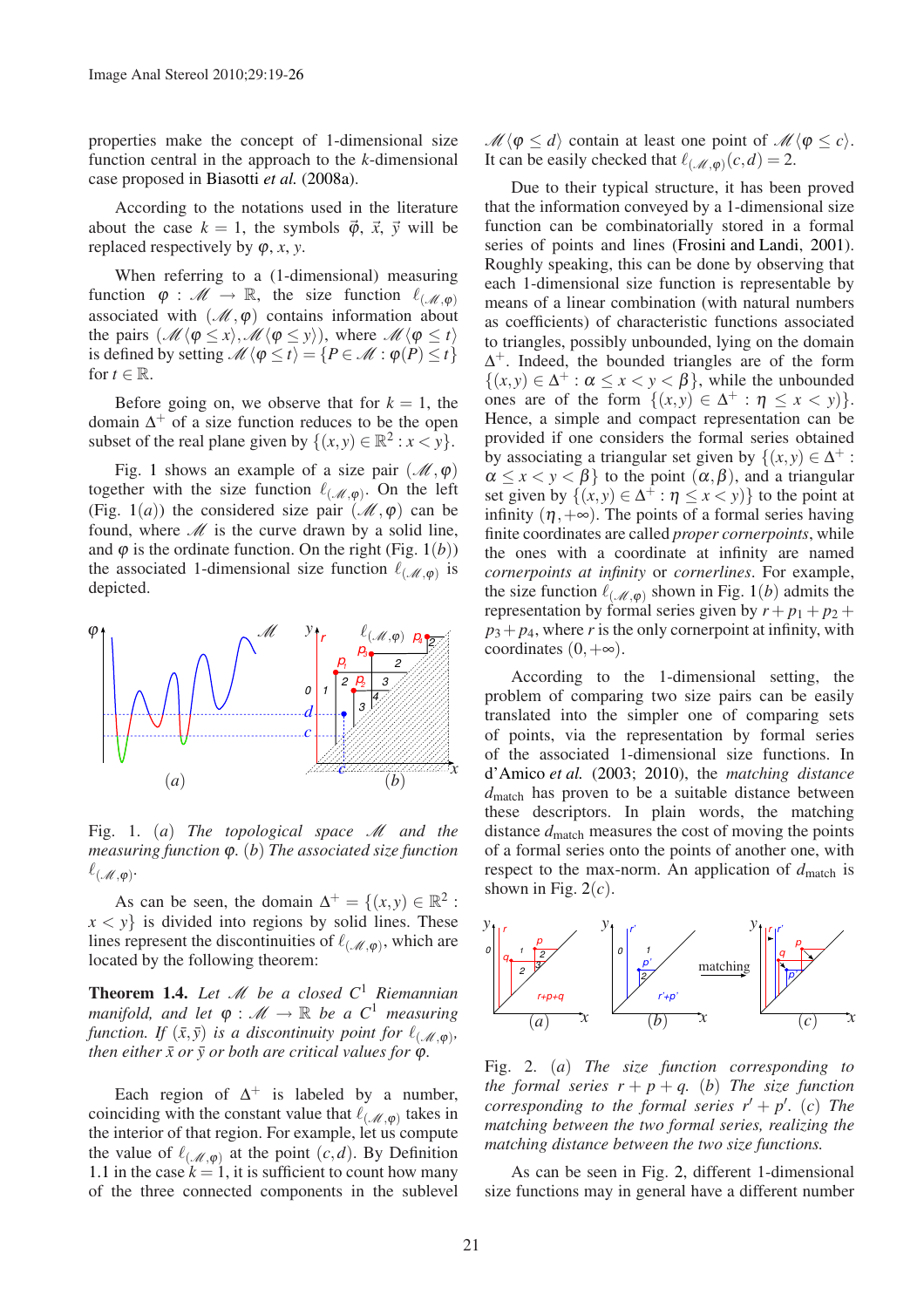of cornerpoints. Therefore  $d_{match}$  allows a proper cornerpoint to be matched to a point of the diagonal: this matching can be interpreted as the deletion of a proper cornerpoint. Moreover, we stress that the  $d_{\text{match}}$ has proven to be stable with respect to perturbations of the measuring functions [\(d'Amico](#page-7-4) *et al.*, [2003](#page-7-4); [2010](#page-7-6)), making this framework suitable when coping with applications in Shape Comparison. For a formal definition and further details about the matching distance the reader is referred to [d'Amico](#page-7-5) *et al.* [\(2006](#page-7-5); [2010](#page-7-6)).

*Remark* 1.5*.* The notion of *d*match is strictly related to the ones of bottleneck distance, used in [Cohen-Steiner](#page-7-3) *et al.* [\(2005\)](#page-7-3) to prove the stability of persistence diagrams, and Hausdorff distance. More precisely,  $d_{match}$  reduces to be the bottleneck distance under the restriction that the measuring functions are *tame* (we recall that a continuous real function  $f: M \to \mathbb{R}$  is tame if it has a finite number of homological critical values and the homology groups  $H_k(f^{-1}(-\infty, a])$  are finite-dimensional for all  $k \in \mathbb{Z}$ and  $a \in \mathbb{R}$ ). The matching distance reduces to be the Hausdorff distance when considering left- and right-total relations instead of bijections between cornerpoints.

### REDUCTION TO THE 1-DIMENSIONAL CASE

In this section we review the approach to the *k*-dimensional extension of size functions proposed in [Biasotti](#page-7-19) *et al.* [\(2008a\)](#page-7-19). In that work, the authors show that the case  $k > 1$  can be reduced to the 1dimensional setting by a change of variable and the use of a suitable foliation. In particular, they prove that a parameterized family of half-planes in  $\mathbb{R}^k$  ×  $\mathbb{R}^k$  can be given, such that the restriction of a *k*dimensional size function  $\ell_{(\mathcal{M}, \vec{\phi})}$  to each of these halfplanes turns out to be a particular 1-dimensional size function. This approach finds motivations in the fact that generalizing to an arbitrary dimension (*i.e.*, to the case  $k > 1$ ) the concepts of proper cornerpoint and cornerpoint at infinity seems not to be trivial. We recall that these notions, defined in the case of 1-dimensional size functions, play a central role in the introduction of the representation by formal series. Consequently, at a first glance it seems not possible to provide the multidimensional analogue of the matching distance  $d_{\text{match}}$  and therefore it is not clear how to obtain stability under perturbations of the measuring functions. On the other hand, all these problems can be overcome via the results we are going to survey.

Before proceeding, we need to introduce some further notation.

For every unit vector  $\vec{l} = (l_1, \ldots, l_k)$  of  $\mathbb{R}^k$  such that  $l_i > 0$  for  $i = 1, ..., k$ , and for every vector  $\vec{b} =$  $(b_1, \ldots, b_k)$  of  $\mathbb{R}^k$  such that  $\sum_{i=1}^k b_i = 0$ , the pair  $(\vec{l}, \vec{b})$ is said to be *admissible*. The set of all admissible pairs in  $\mathbb{R}^k \times \mathbb{R}^k$  is denoted by  $Adm_k$ . Given an admissible pair  $(\vec{l},\vec{b})$ , the half-plane  $\pi_{(\vec{l},\vec{b})}$  of  $\mathbb{R}^k\times\mathbb{R}^k$  is defined by the following parametric equations:

$$
\pi_{(\vec{l},\vec{b})} : \begin{cases} \vec{x} = s\vec{l} + \vec{b} \\ \vec{y} = t\vec{l} + \vec{b} \end{cases}
$$

,

for  $s, t \in \mathbb{R}$ , with  $s < t$ .

*Remark* 2.1*.* It can be easily proved that the collection of half-planes  $\left\{ \pi_{(\vec{l},\vec{b})}: (\vec{l},\vec{b}) \in Adm_k \right\}$  is a foliation of  $\Delta^+$ , hence for every point of the domain  $\Delta^+$  there exists one and only one half-plane  $\pi_{(\vec{l}, \vec{b})}$ , with  $(\vec{l}, \vec{b}) \in Adm_k$ , containing the point itself. Moreover, the half-plane  $\pi_{(\vec{l},\vec{b})}$  depends continuously on the pair  $(\vec{l},\vec{b})$ .

We are now ready to present the main result in the approach to the multidimensional case proposed in [Biasotti](#page-7-19) *et al.* [\(2008a](#page-7-19)):

<span id="page-3-0"></span>**Theorem 2.2** (Reduction Theorem). Let  $(\vec{l}, \vec{b})$  be an *admissible pair, and let*  $F^{\vec{\phi}}_{(\vec{l},\vec{b})}$  :  $M \rightarrow \mathbb{R}$  *be defined by setting*

$$
F_{(\vec{l},\vec{b})}^{\vec{\varphi}}(P) = \max_{i=1,\ldots,k} \left\{ \frac{\varphi_i(P) - b_i}{l_i} \right\} .
$$

*Then, for every*  $(\vec{x}, \vec{y}) = (\vec{s} \cdot \vec{l} + \vec{b}, \vec{t} \cdot \vec{l} + \vec{b}) \in \pi_{(\vec{l}, \vec{b})}$  the *following equality holds:*

$$
\ell_{(\mathscr{M}, \vec{\phi})}(\vec{x}, \vec{y}) = \ell_{(\mathscr{M}, F^{\vec{\phi}}_{(\vec{l}, \vec{b})})}(s, t) .
$$

In the following, we shall use the symbol  $F_{\vec{d}}^{\vec{\phi}}$  $\frac{\partial \varphi}{(\vec{l}, \vec{b})}$  in the sense of the Reduction Theorem [2.2.](#page-3-0)

Roughly speaking, the Reduction Theorem [2.2](#page-3-0) states that, on each half-plane of the foliation, the restriction of a given multidimensional size function coincides with a particular size function in two scalar variables, *i.e.*, a 1-dimensional one. A first important consequence is the possibility of representing a multidimensional size function  $\ell_{(\mathcal{M},\vec{\phi})}$  by a collection of formal series of points and lines, following the machinery described in Example [1.3](#page-1-1) for the case  $k = 1$ . Indeed, each admissible pair  $(\vec{l}, \vec{b})$  can be associated with a formal series  $\sigma_{(\vec{l},\vec{b})}$  describing the 1-dimensional size function  $\ell_{(A,F_{(\vec{l},\vec{b})})}$ . Therefore, on each half-plane  $\pi_{(\vec{l},\vec{b})}$  the matching distance between 1-dimensional size functions can be applied, showing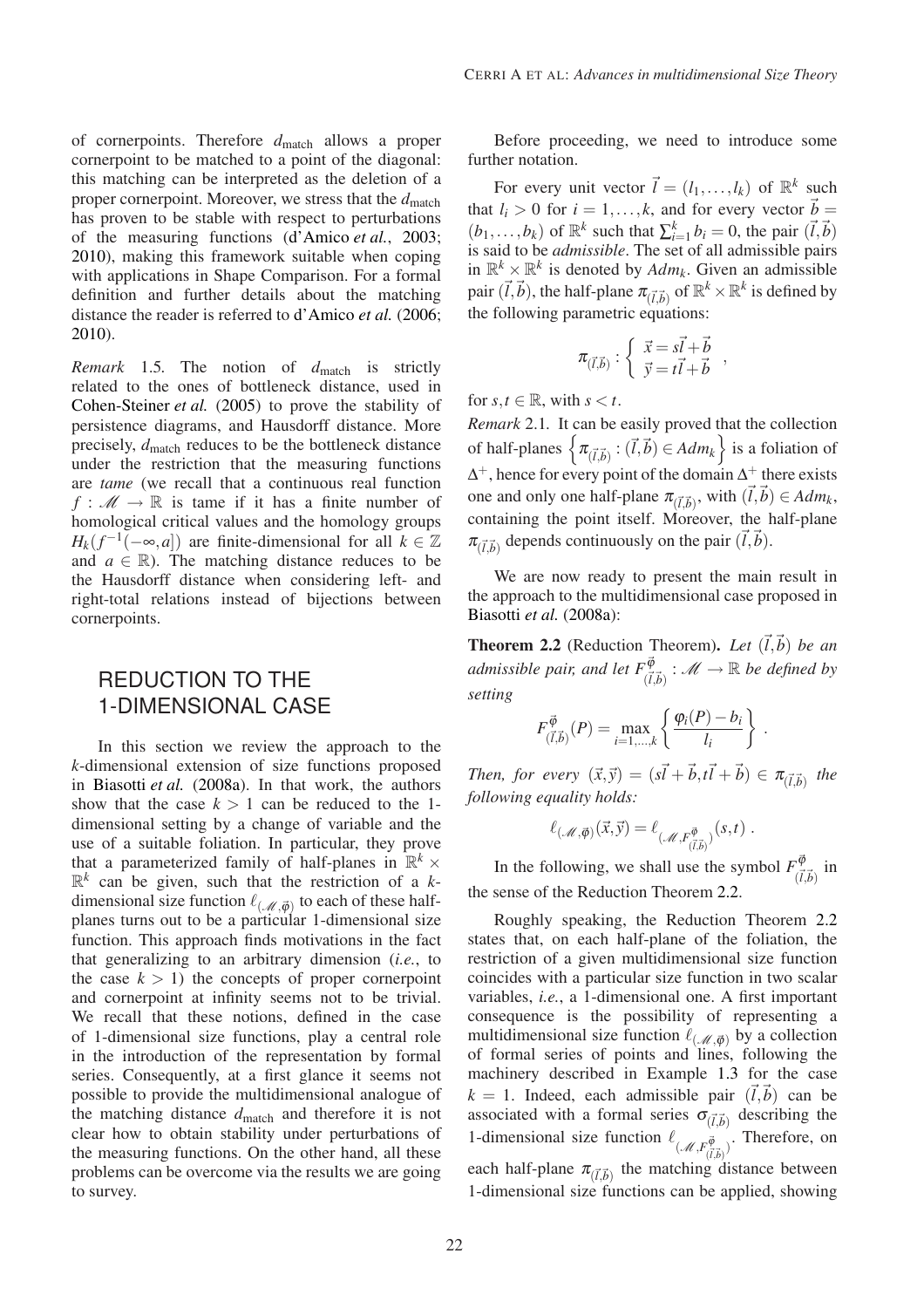that it is stable with respect to perturbations of the multidimensional measuring functions and to the choice of the leaves of the foliation [\(Biasotti](#page-7-19) *et al.*, [2008a,](#page-7-19) Prop. 2 and 3). These stability properties lead to the definition of a distance  $D_{match}(\ell_{(\mathcal{M}, \vec{\phi})}, \ell_{(\mathcal{N}, \vec{\psi})})$ between two multidimensional size functions  $\ell_{(\mathcal{M},\vec{\phi})}$ and  $\ell_{(\mathcal{N}, \vec{\psi})}$ , given by  $D_{match}(\ell_{(\mathcal{M}, \vec{\phi})}, \ell_{(\mathcal{N}, \vec{\psi})}) =$  $\sup_{(\vec{l},\vec{b})\in Adm_k} \min_{i=1,...,k} l_i \cdot d_{\text{match}}(\ell_{(\mathscr{M},F_{(\vec{l},\vec{b})}^{\vec{\varphi}})}, \ell_{(\mathscr{N},F_{(\vec{l},\vec{b})}^{\vec{\psi}})})$ 

<span id="page-4-0"></span>[\(Biasotti](#page-7-19) *et al.*, [2008a,](#page-7-19) Def. 8).

*Remark* 2.3*.* Let us observe that choosing a nonempty and finite subset  $A \subseteq Adm_k$ , and substituting  $\sup_{(\vec{l},\vec{b})\in Adm_k}$  with  $\max_{(\vec{l},\vec{b})\in A}$  in the definition of  $D_{\text{match}}(\ell_{(\mathscr{M}, \vec{\varphi}), \ell_{(\mathscr{N}, \vec{\psi})}})$ , we obtain a computable pseudodistance between *k*-dimensional size functions, that is stable and hence suitable for applications.

Before going on, we now provide an example showing how the Reduction Theorem [2.2](#page-3-0) can be applied for comparing *k*-dimensional size functions.

<span id="page-4-1"></span>**Example 2.4.** In  $\mathbb{R}^3$  take  $\mathscr{Q} = \begin{bmatrix} -1 & 1 \end{bmatrix} \times \begin{bmatrix} -1 & 1 \end{bmatrix} \times$ [-1,1] and the sphere  $\mathscr S$  of equation  $x^2 + y^2 + z^2 = 1$ . Let also  $\vec{\Phi} : \mathbb{R}^3 \to \mathbb{R}^2$  be the *C*<sup>1</sup> function taking each point  $(x, y, z)$  to the pair  $(x^2, z^2)$ . Now consider the size pairs  $(\mathcal{M}, \vec{\varphi})$  and  $(\mathcal{N}, \vec{\psi})$ , where  $\mathcal{M}$  is the "smoothed" version" of  $\partial \mathcal{Q}$  represented in Fig. [3,](#page-5-0)  $\mathcal{N} = \mathcal{S}$  and  $\vec{\varphi}$ ,  $\vec{\psi}$  are the restrictions of  $\vec{\Phi}$  to  $\mathcal{M}$  and  $\mathcal{N}$ , respectively. In order to compare the (2-dimensional) size functions  $\ell_{(\mathcal{M}, \vec{\phi})}$  and  $\ell_{(\mathcal{N}, \vec{\psi})}$ , we are interested in studying the foliation in half-planes  $\pi_{(\vec{l},\vec{b})}$ , where  $\vec{l} = (\cos\theta, \sin\theta)$ with  $0 < \theta < \pi/2$ , and  $\vec{b} = (a, -a)$  with  $a \in \mathbb{R}$ . Any such half-plane is given by

$$
\begin{cases}\nx_1 = s\cos\theta + a \\
x_2 = s\sin\theta - a \\
y_1 = t\cos\theta + a \\
y_2 = t\sin\theta - a\n\end{cases}
$$

,

with  $s, t \in \mathbb{R}$ ,  $s < t$ . Fig. [3](#page-5-0) shows the size functions  $\ell_{(\mathcal{M},F^{\vec{\varphi}}_{(\vec{l},\vec{b})})}$  and  $\ell_{(\mathcal{N},F^{\vec{\psi}}_{(\vec{l},\vec{b})})}$ , for  $\theta = \pi/4$  and  $a = 0$ , *i.e.*,  $\vec{l} =$  $(\sqrt{2}/2, \sqrt{2}/2)$  and  $\vec{b} = (0,0)$ . In this case we obtain  $F^{{\vec{\phi}}}_{\vec{\alpha}}$  $\frac{d\vec{\phi}}{d(\vec{l},\vec{b})} = \sqrt{2} \max{\{\varphi_1,\varphi_2\}} = \sqrt{2} \max{\{x^2,z^2\}}$  and  $F^{\vec{\psi}}_{(\vec{l},\vec{b})}$  $\frac{\partial \Psi}{(\vec{l},\vec{b})} =$  $\sqrt{2} \max{\psi_1, \psi_2} = \sqrt{2} \max{\{x^2, z^2\}}$ . Therefore, the Reduction Theorem [2.2](#page-3-0) implies that, for every  $(x_1, x_2, y_1, y_2) \in \pi_{(\vec{l}, \vec{b})}$ , we have

$$
\ell(\mathcal{M}, \vec{\varphi}) (x_1, x_2, y_1, y_2) = \ell(\mathcal{M}, \vec{\varphi}) \left( \frac{s}{\sqrt{2}}, \frac{s}{\sqrt{2}}, \frac{t}{\sqrt{2}}, \frac{t}{\sqrt{2}} \right)
$$
  
\n
$$
= \ell(\mathcal{M}, F^{\vec{\varphi}}_{(\vec{l}, \vec{b})}) (s, t),
$$
  
\n
$$
\ell(\mathcal{M}, \vec{\psi}) (x_1, x_2, y_1, y_2) = \ell(\mathcal{M}, \vec{\psi}) \left( \frac{s}{\sqrt{2}}, \frac{s}{\sqrt{2}}, \frac{t}{\sqrt{2}}, \frac{t}{\sqrt{2}} \right)
$$
  
\n
$$
= \ell(\mathcal{M}, F^{\vec{\psi}}_{(\vec{l}, \vec{b})}) (s, t).
$$

The matching distance  $d_{match}(\ell_{(A', F^{\vec{\phi}}_{(\vec{l}, \vec{b})})}, \ell_{(A', F^{\vec{\psi}}_{(\vec{l}, \vec{b})})})$ equals  $\sqrt{2} - \varepsilon - (1/\sqrt{2}) = \sqrt{2}/2 - \varepsilon (1 \gg \varepsilon > 0, \varepsilon)$ depending on the "smoothness level" of  $\mathcal{M}$ ), *i.e.*, the cost of moving the point of coordinates  $(0, \sqrt{2} - \varepsilon)$ onto the point of coordinates  $(0,1/\sqrt{2})$ , computed with respect to the max-norm. The points  $(0, \sqrt{2} - \varepsilon)$ and  $(0,1/\sqrt{2})$  are representative of the characteristic triangles of the size functions  $\ell_{(A', F^{\vec{\phi}}_{(\vec{l},\vec{b})})}$  and  $\ell_{(A', F^{\vec{\psi}}_{(\vec{l},\vec{b})})}$ , respectively. Note that the pseudodistance we obtained from *D*match (*cf.* Remark [2.3\)](#page-4-0) by computing the matching distance  $d_{\text{match}}$  for  $\vec{l} = (\sqrt{2}/2, \sqrt{2}/2)$  and  $\vec{b} = (0,0)$ , equals to  $\frac{\sqrt{2}}{2}$  $\sqrt{\frac{2}{2}} \cdot (\frac{\sqrt{2}}{2} - \varepsilon)$ . This implies that, even by considering just one half-plane of the foliation, it is possible to effectively compare multidimensional size functions. Let us conclude by observing that  $\ell_{(\mathcal{M},\varphi_1)} \equiv \ell_{(\mathcal{N},\psi_1)}$  and  $\ell_{(\mathcal{M},\varphi_2)} \equiv$  $\ell_{(\mathcal{N}, \psi_2)}$ . In other words, the multidimensional size functions, with respect to  $\vec{\varphi}$ ,  $\vec{\psi}$ , are able to discriminate the cube and the sphere, while both the 1-dimensional size functions, with respect to  $\varphi_1, \varphi_2$  and  $\psi_1, \psi_2$ , cannot do that. The higher discriminatory power of multidimensional size functions provides a further motivation for their introduction and use.

The comparison procedure based on Theorem [2.2](#page-3-0) and illustrated in Example [2.4](#page-4-1) is the core of the machinery developed for concrete applications in the context of Shape Analysis. For example, in [Biasotti](#page-7-18) *et al.* [\(2007\)](#page-7-18) *k*-dimensional size functions are used for comparing and retrieving 2- and 3 dimensional data, using both vectorial (*i.e.*, triangle meshes) and raster (voxel images) representations. Indeed, in that work the authors consider two different databases of 280 surface models and of 420 volume models, respectively. In order to compare and retrieve the surface models, each of them is equipped with the same 2-dimensional measuring function, computing the pseudodistance induced by *D*match (*cf.* Remark [2.3\)](#page-4-0) between the related 2-dimensional size functions over 4 different half-planes of the foliation described in Example [2.4.](#page-4-1) The same approach is used to compare the volume models, but choosing a 3-dimensional measuring function instead of a 2-dimensional one, and computing the restrictions of the outcoming 3 dimensional size functions over a single half-plane of  $\Delta^+ \subseteq \mathbb{R}^3 \times \mathbb{R}^3$ . The promising results obtained in both the applications suggest that Multidimensional Size Theory can be effectively used to analyze and compare 3D digital shapes (represented by surface or volume models) equipped by vector-valued functions.

For further details about the experimental results described here see [Biasotti](#page-7-18) *et al.* [\(2007](#page-7-18)). Other experiments can be found in [Biasotti](#page-7-19) *et al.* [\(2008a\)](#page-7-19).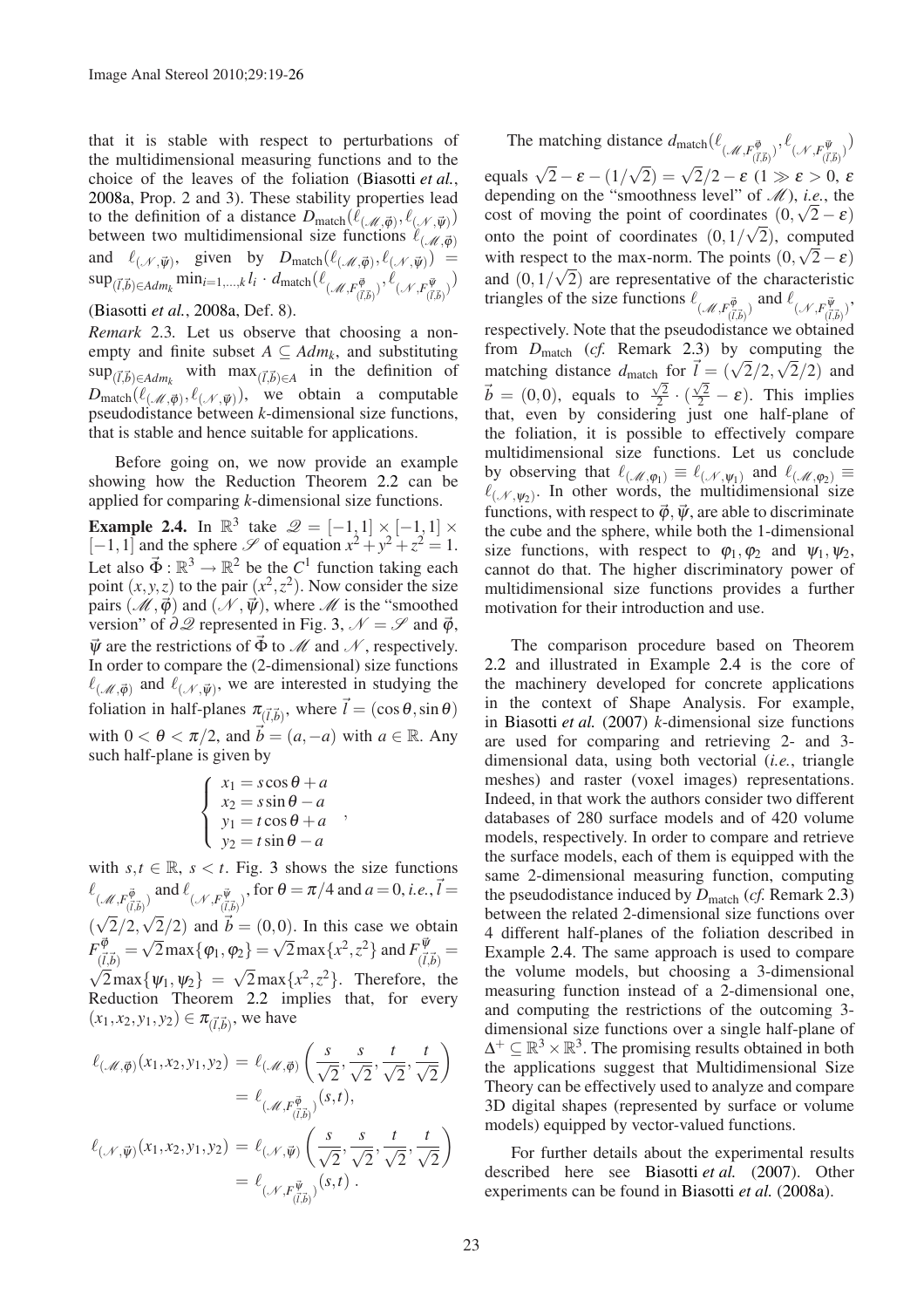

### <span id="page-5-0"></span>DISCONTINUITIES IN THE MULTIDIMENSIONAL CASE

The approach to the case  $k > 1$  reviewed in the previous section has revealed to be useful both in applying multidimensional size functions to concrete problems and in solving some questions related to their intrinsic structure. Indeed, the theoretical machinery introduced in [Biasotti](#page-7-19) *et al.* [\(2008a\)](#page-7-19) has been used in a recent work in order to study the localization of the discontinuities for multidimensional size functions. More precisely, in [Cerri and Frosini](#page-7-22) [\(2008\)](#page-7-22) it has been proved that a generalization of Theorem [1.4](#page-2-2) holds when  $k > 1$ , giving a necessary condition for a point  $(\vec{x}, \vec{y}) \in \Delta^+$  to be a discontinuity point for a *k*dimensional size function  $\ell_{(\mathcal{M}, \vec{\phi})}$ . In this section we review the main considerations leading to this result, which is stated in Theorem [3.3.](#page-6-0) For further details the reader is referred to [Cerri and Frosini](#page-7-22) [\(2008](#page-7-22)).

Consider the size pair ( $\mathcal{M}, \vec{\varphi}$ ) and the associated multidimensional size function  $\ell_{(\mathcal{M},\vec{\phi})}$ . From now to Theorem [3.3](#page-6-0) an admissible pair  $(\vec{l}, \vec{b}) \in Adm_k$  will be fixed and the 1-dimensional size function  $\ell_{(\mathcal{M},F)}$  will be considered, where  $F(P) = \max_{i=1,\dots,k} \{ (\varphi_i(P) - \varphi_i(P))\}$  $b_i$ / $l_i$ } for all  $P \in \mathcal{M}$ . The functions *F* and  $\ell_{(\mathcal{M},F)}$ will be said the (1-dimensional) measuring function and the size function corresponding to the half-plane  $\pi_{(\vec{l},\vec{b})}$ , respectively.

In what follows, the symbol  $\ell_{(\mathcal{M},\vec{\phi})}(\cdot,\vec{y})$  will denote the function taking each *k*-tuple  $\vec{x} \prec \vec{y}$  to the value  $\ell_{(\mathcal{M}, \vec{\phi})}(\vec{x}, \vec{y})$ . An analogous convention will hold for the symbol  $\ell_{(\mathcal{M},\vec{\phi})}(\vec{x},\cdot)$ .

The first step toward claiming Theorem [3.3](#page-6-0) consists in the observation that a slightly modified version of Theorem [1.4](#page-2-2) holds for the 1-dimensional size function  $\ell_{(\mathcal{M},F)}$  associated to the half-plane  $\pi_{(\vec{l},\vec{b})}$ . Indeed, such an adaptation is due to the fact that the 1-dimensional measuring function  $F$  is, in

general, not  $C^1$ . The idea is then to introduce an approximation of  $F$  by a sequence of  $C<sup>1</sup>$  functions  $(F_p)$ . In this way, Theorem [1.4](#page-2-2) can be applied, getting a differential necessary condition, depending on the half-plane  $\pi_{(\vec{l},\vec{b})}$ , for the discontinuity points of the functions  $\ell_{(\mathcal{M}, F_p)}$ . Due to the stability properties of the matching distance  $d_{\text{match}}$  between 1-dimensional size functions, it is possible to prove that the differential condition passes to the limit  $p \rightarrow +\infty$ , and therefore it also holds for the discontinuity points of  $\ell_{(\mathcal{M},F)}$ .

This first result can then be extended to the discontinuities of the multidimensional size function  $\ell_{(\mathcal{M},\vec{\phi})}$ . Indeed, in [Cerri and Frosini](#page-7-22) [\(2008\)](#page-7-22) it is shown that a correspondence exists between the discontinuity points of  $\ell_{(\mathcal{M},F)}$  and the ones of  $\ell_{(\mathcal{M},\vec{\phi})}$ . This can be proved by applying the Reduction Theorem [2.2](#page-3-0) and the stability of  $d_{\text{match}}$  with respect to the choice of the halfplanes foliating  $\Delta^+$ .

Finally, the result given in Theorem [3.3](#page-6-0) refines the differential necessary condition obtained for the discontinuity points of  $\ell_{(\mathcal{M},\vec{\phi})}$ , by removing the dependance on the foliation of  $\Delta^+$ . In order to do this, in [Cerri and Frosini](#page-7-22) [\(2008\)](#page-7-22) the following definitions of *pseudocritical point* and *pseudocritical value* for a vector-valued  $C^1$  function have been used:

<span id="page-5-1"></span>**Definition 3.1.** Let  $\vec{\chi}$  :  $\mathcal{M} \to \mathbb{R}^h$  be a  $C^1$  function. A point  $P \in \mathcal{M}$  is said to be a *pseudocritical point for*  $\vec{\chi}$ if the convex hull of the gradients  $\nabla \chi_i(P)$ ,  $i = 1, \ldots, h$ , contains the null vector, *i.e.*, there exist  $\lambda_1, \ldots, \lambda_h \in \mathbb{R}$ such that  $\sum_{i=i}^{h} \lambda_i \cdot \nabla \chi_i(P) = \mathbf{0}$ , with  $0 \leq \lambda_i \leq 1$  and  $\sum_{i=1}^{h} \lambda_i = 1$ . If *P* is a pseudocritical point of  $\vec{\chi}$ , then  $\vec{\chi}(P)$  will be called a *pseudocritical value for*  $\vec{\chi}$ .

*Remark* 3.2*.* Definition [3.1](#page-5-1) corresponds to the Fritz John necessary condition for optimality in Nonlinear Programming [\(Bazaraa](#page-6-1) *et al.*, [1993\)](#page-6-1). For further references see [Smale](#page-7-25) [\(1973\)](#page-7-25). The concept of the pseudocritical point is strongly related also to the ones of Jacobi Set [\(Edelsbrunner and Harer](#page-7-26), [2002\)](#page-7-26)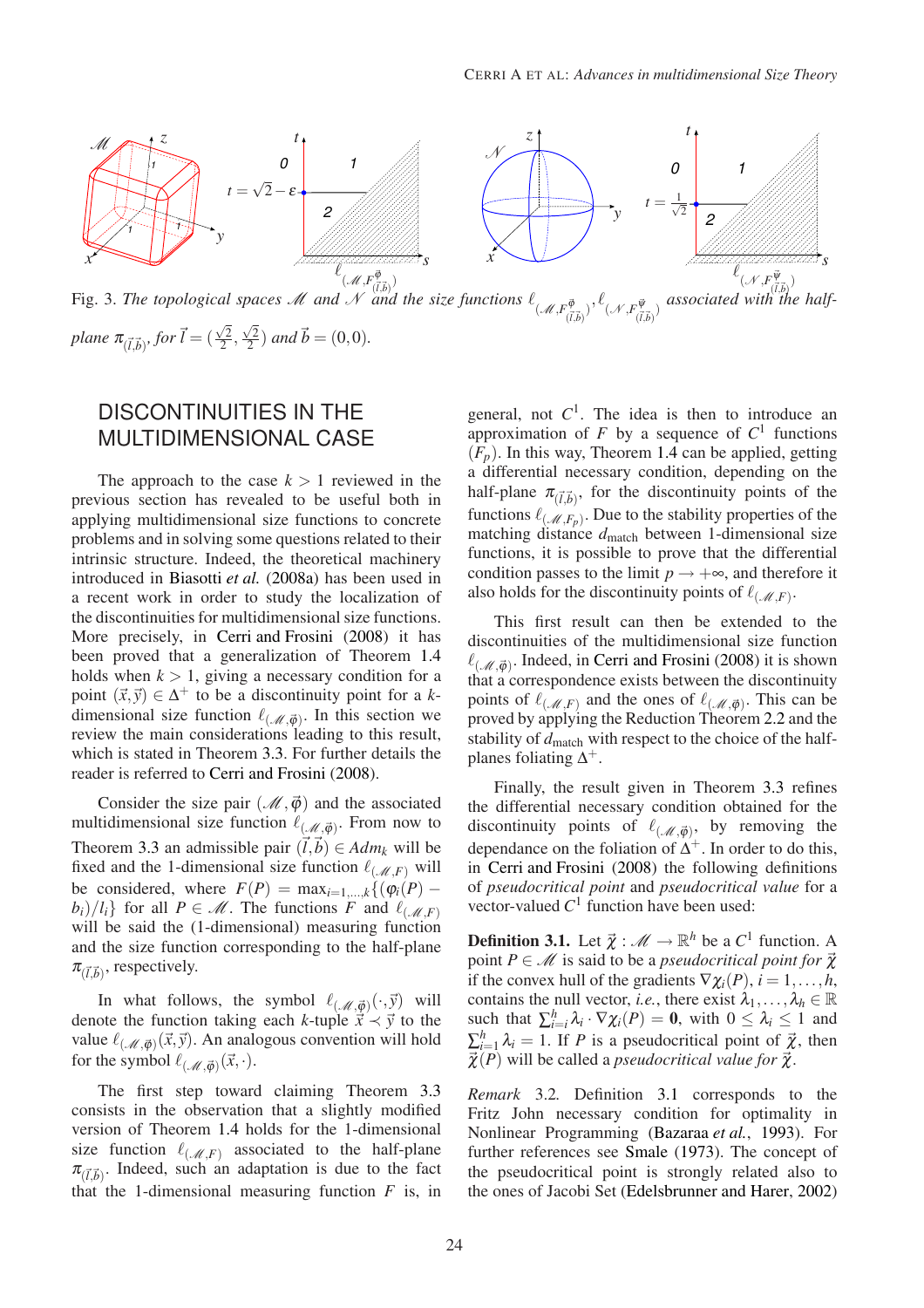and generalized gradient [\(Clarke](#page-7-27), [1983](#page-7-27)). In literature, pseudocritical points are also called Pareto-critical points.

Roughly speaking, Definition [3.1](#page-5-1) states that a point  $P \in \mathcal{M}$  is pseudocritical for the function  $\vec{\chi} : \mathcal{M} \to \mathbb{R}^h$ if, moving from *P*, it is not possible to "choose a direction" on M allowing one to decrease *at the same time* each component of  $\vec{\chi}(P)$  (with respect to a first order approximation of  $\vec{\chi}$ ). According to Definition [3.1](#page-5-1) and considering a suitable projection  $\rho : \mathbb{R}^k \to \mathbb{R}^h$ , with  $\rho(\vec{x}) = (x_{i_1}, \ldots, x_{i_h})$  for some indices  $i_1, \ldots, i_h$ , the next theorem has been proved in [Cerri and Frosini](#page-7-22) [\(2008\)](#page-7-22), locating the discontinuity points of  $\ell_{(\mathcal{M}, \vec{\phi})}$  and avoiding any reference to the half-planes  $\pi_{(\vec{l},\vec{b})}$ :

<span id="page-6-0"></span>**Theorem 3.3.** *Let*  $(\vec{x}, \vec{y}) \in \Delta^+$  *be a discontinuity point for* ℓ(M,~ϕ) *. Then at least one of the following statements holds:*

- **(i)**  $\vec{x}$  is a discontinuity point for  $\ell_{(\mathcal{M},\vec{\phi})}(\cdot,\vec{y})$  and *then a projection*  $\rho$  *exists such that*  $\rho(\vec{x})$  *is a pseudocritical value for*  $\rho \circ \vec{\phi}$ *;*
- **(ii)**  $\vec{y}$  is a discontinuity point for  $\ell_{(\mathcal{M},\vec{\phi})}(\vec{x},\cdot)$  and *then a projection*  $\rho$  *exists such that*  $\rho(\vec{y})$  *is a pseudocritical value for*  $\rho \circ \vec{\phi}$ .

In other words, the result claimed in Theorem [3.3](#page-6-0) states that a discontinuity point for a multidimensional size function has at least one pseudocritical coordinate up to a suitable projection, under the hypothesis that the considered measuring function is  $C^1$ . We observe that this result implies several relevant consequences. First, it contributes to clarifying the structure and simplifying the computation of multidimensional size functions. In order to explain this point let us consider the case of a compact smooth manifold  $\mathcal M$  endowed with a smooth function  $\vec{\varphi} = (\varphi_1, \varphi_2) : \mathcal{M} \to \mathbb{R}^2$ . It is immediate to verify that all pseudocritical points belong to the Jacobi set of  $\vec{\varphi}$ , that is the set where the gradients  $\nabla \varphi_1$  and  $\nabla \varphi_2$  are parallel. This implies [\(Edelsbrunner and Harer,](#page-7-26) [2002\)](#page-7-26) that in the generic case the pseudocritical points belong to a 1-submanifold  $\mathcal J$  of  $\mathcal M$  (in local coordinates such a manifold is determined by the vanishing of the Jacobian of  $\vec{\phi}$ ). For the computation of  $\mathscr{J}$  we refer to [Edelsbrunner and Harer](#page-7-26) [\(2002](#page-7-26)). Now, let  $\mathscr P$  be the set of pseudocritical values for  $\vec{\varphi}$ , and let  $\mathcal{C}_1$  (respectively  $\mathcal{C}_2$ ) be the set of critical values for  $\varphi_1$  (resp.  $\varphi_2$ ). Following these notations, if we assume that  $\mathcal{A}_1 =$  $\mathscr{C}_1 \times \mathbb{R}^3$ ,  $\mathscr{A}_2 = \mathbb{R} \times \mathscr{C}_2 \times \mathbb{R}^2$ ,  $\mathscr{B}_1 = \mathbb{R}^2 \times \mathscr{C}_1 \times \mathbb{R}$ ,  $\mathcal{B}_2 = \mathbb{R}^3 \times \mathcal{C}_2$ ,  $\mathcal{P}_1 = \mathcal{P} \times \mathbb{R}^2$  and  $\mathcal{P}_2 = \mathbb{R}^2 \times \mathcal{P}$ , then Theorem [3.3](#page-6-0) allows us to claim that all discontinuity points  $(x_1, x_2, y_1, y_2)$  of the size function  $\ell_{(\mathcal{M}, \vec{\phi})}$  belong to the set  $\mathcal{K} = \Delta^+ \cap (\mathcal{A}_1 \cup \mathcal{A}_2 \cup \mathcal{B}_1 \cup \mathcal{B}_2 \cup \mathcal{P}_1 \cup \mathcal{P}_2).$ 

In the light of this new information, we can imagine the possibility of constructing new algorithms to efficiently compute multidimensional size functions. Let us consider the connected components in which the domain of  $\ell_{(\mathcal{M}, \vec{\phi})}$  is divided by the set  $K$ . Since size functions are locally constant at each point of continuity (we recall that they are natural-valued), we immediately obtain that  $\ell_{(\mathcal{M}, \vec{\varphi})}$  is constant at each of those connected components. It follows that the computation of  $\ell_{(\mathcal{M},\vec{\phi})}$  just requires the computation of its value at only one point for each connected component. These observations open the way to new and more efficient methods of computation for multidimensional size functions.

Our results also make new pseudodistances between size pairs computable in an easier way. Let us provide a simple example. Consider the two size pairs  $(\mathcal{M}, \vec{\varphi})$ ,  $(\mathcal{N}, \vec{\psi})$  introduced in Example [2.4.](#page-4-1) Let also  $\mathcal{P}_{\vec{\theta}}$  (respectively  $\mathcal{P}_{\vec{\theta}}$ ) be the set of pseudocritical values for  $\vec{\phi}$  (resp.  $\vec{\psi}$ ). It can be easily verified that  $\mathcal{P}_{\vec{\phi}}$  and  $\mathcal{P}_{\vec{\psi}}$  are respectively the subsets of  $\mathbb{R}^2$  represented in Fig. [4](#page-7-28)(*a*) and Fig. 4(*b*). It is trivial to check that the Hausdorff distance between  $\mathscr{P}_{\vec{\varphi}}$  and  $\mathscr{P}_{\vec{\psi}}$  approximates the value  $\frac{1}{\sqrt{\pi}}$  $\overline{2}$  (the approximation depending on the "smoothness level" of  $\mathcal{M}$ ), thus giving a measure of the (dis)similarity between  $(\mathcal{M}, \vec{\varphi})$  and  $(\mathcal{N}, \vec{\psi})$ .

### **CONCLUSIONS**

In this paper we surveyed recent advances in the theory of multidimensional size functions, spanning the main results leading to their application to concrete problems in the fields of Computer Vision and Graphics, Image Analysis and Pattern Recognition. Close attention has been paid also to the review of the most interesting theoretical properties concerning these shape descriptors, with particular reference to the localization of their discontinuities. Indeed, this last research line appears to be promising in improving the computation and the use of multidimensional size functions in the context of concrete applications.

#### ACKNOWLEDGEMENTS

Work performed within the activity of ARCES "E. De Castro", University of Bologna, under the auspices of INdAM-GNSAGA.

#### **REFERENCES**

<span id="page-6-1"></span>Bazaraa M, Sherali H, Shetty C (1993). Nonlinear Programming Theory and Algorithms. New York: John Wiley.